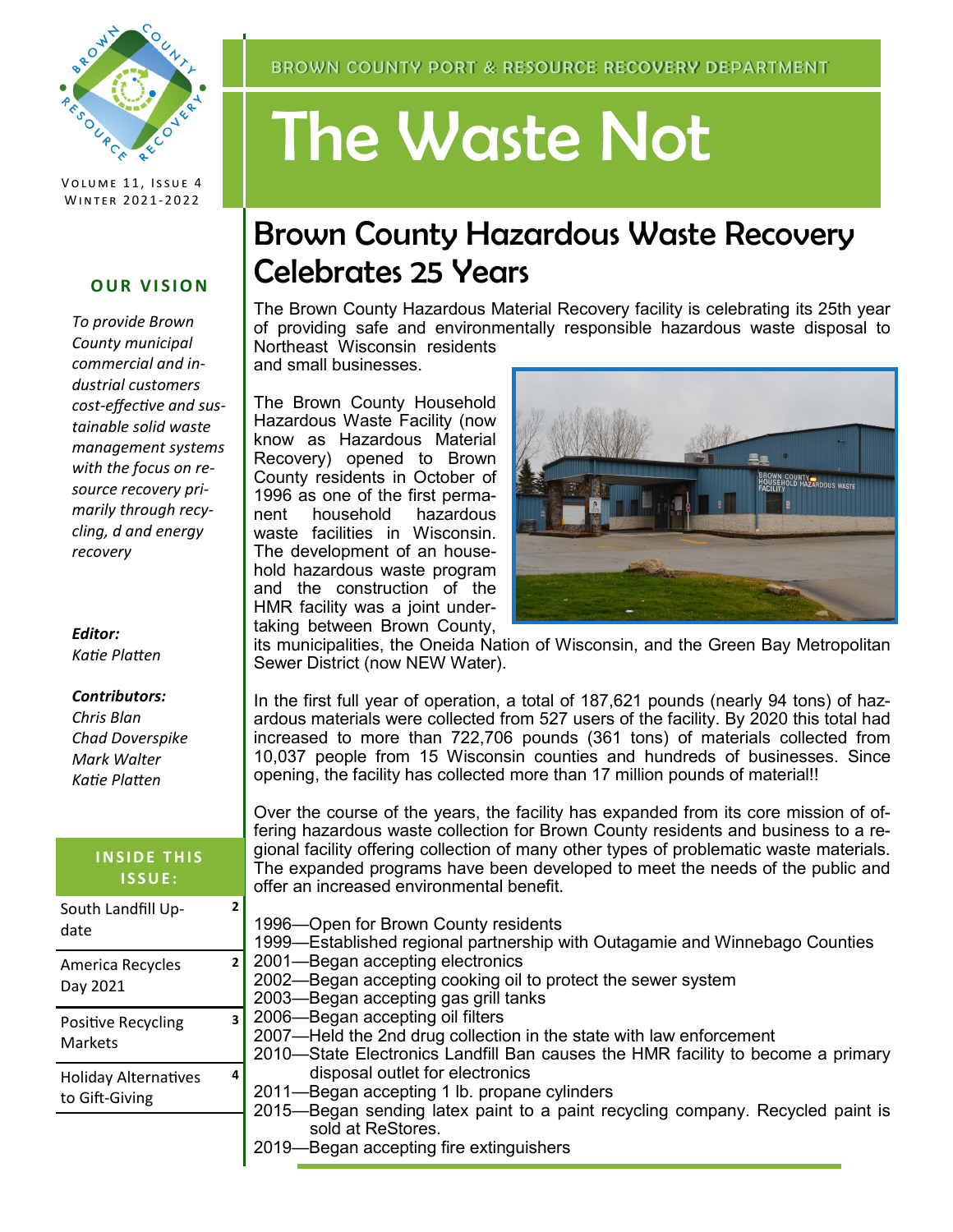# Brown County South Landfill Construction Update

The construction of the South Landfill by Brown County in the Town of Holland continues to move forward and is expected to be completed and in operation in 2022. Much of the primary work has been completed including:

- Installation of a 4-foot clay layer, synthetic liner, geotextile and 1 foot of stone in the landfill cell
- Installation of three new scales and construction of a new scale house
- Construction of a 153,000-gallon leachate tank and leachate piping
- Construction and siding of a new maintenance building
- Other work that is expected to be completed within the next month include construction of a leachate pumphouse and installation of leachate pumps, installation of stormwater pumps, and installation of electrical, gas and fiber lines.
- In addition to construction activities, the county continues to acquire the equipment necessary to operate the landfill.
- The current estimate of costs for the construction of the landfill and ancillary facilities as well as acquisition of equipment is \$22 million.

# America Recycles Day—November 15th

November 15<sup>th</sup>, America Recycles Day, is the perfect time to begin a new recycling habit. Brown County Resource Recovery can help with simple tips and tricks to make you a recycling pro.

It is important to understand that recycling doesn't begin when you are ready to dispose of materials. It should start before you arrive at the checkout counter or hit the "buy now" button online. Look at the products you are about to buy and see if they are recyclable or can be repurposed in some way once you're done using them. This is a helpful tactic to ensure that you are limiting the amount of material that ends up in our landfills while also looking for the potential to upcycle. Many companies disclose whether or not products are recyclable, or if they are made from recyclable materials, making it easier to decide what you should buy.



With products that have the potential for repurposing, you can save the future cost of buying additional materials. The same holds true for the packaging surrounding the products you purchase. Different types of containers, like cardboard and glass, are great when repurposed for storage or gift boxes.

Each change you make, no matter how small, makes a big impact on our environment and community. If you're not sure what is or is not recyclable, the Resource Recovery website has lots of information to help you know what materials are recyclable in Brown County. You can also use the Waste Wizard on the Tri-County Recycling website ([www.RecycleTriCounty.org\)](http://www.tricountyrecycling.org) to help you "know what to throw".

America Recycles Day may only be one day a year, but recycling right should be a year round habit. Mark your calendars for November  $15<sup>th</sup>$  as the day to start your new recycling habits and help make our communities and environment healthier.

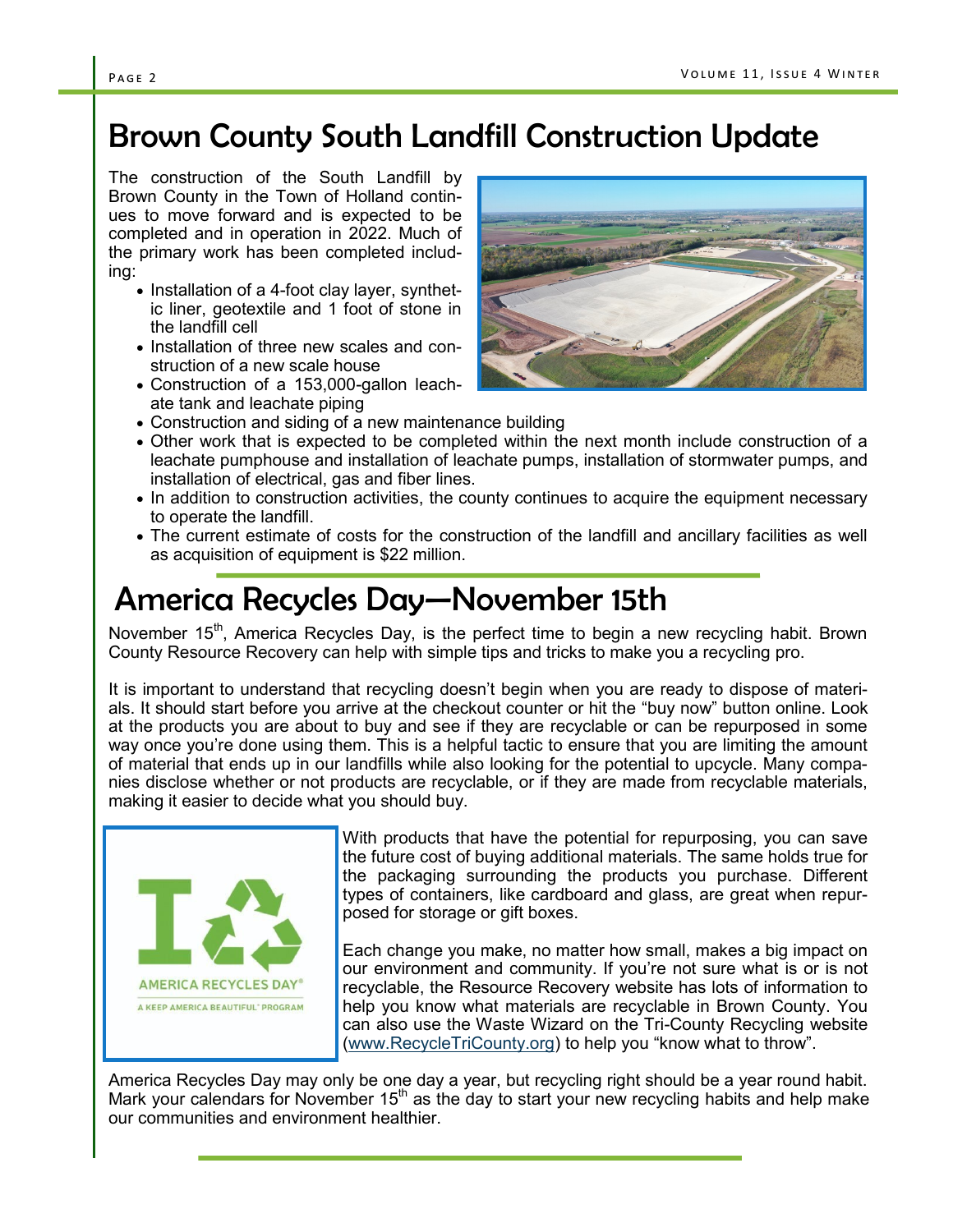## Positive Recycling Markets

Markets for recycled materials are hitting historic peaks in 2022 which benefits everyone. All of the recyclables that Brown County receives at its Recycling Transfer Station are transported to the Brown-Outagamie-Winnebago (BOW) Materials Recovery Facility (MRF) in Appleton for processing. The materials are sorted and eventually baled for sale to industries throughout the Midwest and the nation. The price that the BOW is paid for commodities (paper, metal, plastic, glass) is governed by world markets and can be influenced by many factors including fluctuating oil prices, overseas demand for materials, cost of raw materials and cost of transportation. Beginning in 2015, commodity markets began to fall as world markets began to tighten their standards for accepting scrap material. The drop in demand became a big problem for all US MRFs in 2018 when China imposed a ban on imports of scrap plastic and scrap paper called National Sword. This caused the price for recycled paper and plastics to hit the bottom of the market in late 2019. The average market price for material collected by the BOW dropped to \$37/ton in September 2019. This includes paper and cardboard, aluminum and other metals, plastics and glass.

Since that time, new domestic manufacturers have come online and domestic markets have expanded to serve the US recycling market. In October 2021, the average market price had risen to \$166/ton, a rise of more than 360 percent in just two years! Much of this increase can be attributed to the increase in cardboard prices which were impacted locally by the completion of Green Bay Packaging new paper mill and the rise in demand for cardboard due to online shopping. The Tri-County Materials Recovery Facility is fortunate to be situated in the heart of the paper industry as it has helped to stabilize our rates and fees with a ready market for nearly all of the paper bales produced at the MRF. The short distances to manufacturers help keep bale prices at better than market which is critical for the effectiveness of the facility since paper makes up more than 60 percent of the material baled by weight. A sharp increase in demand for some types of recycled plastic now make milk jugs the most valuable material we collect.

One of the biggest impacts from this rise in prices is that Brown County has been able to increase our payments to our customers for their material. While in September of 2019 we were charging our municipal customers \$34/ton for their recyclables, as of October 2021 we are paying them more than \$81/ton. This increase in payments to our municipalities is now helping them pay a significant part of their landfill tipping fees lowering the cost of garbage disposal and saving taxpayers money.